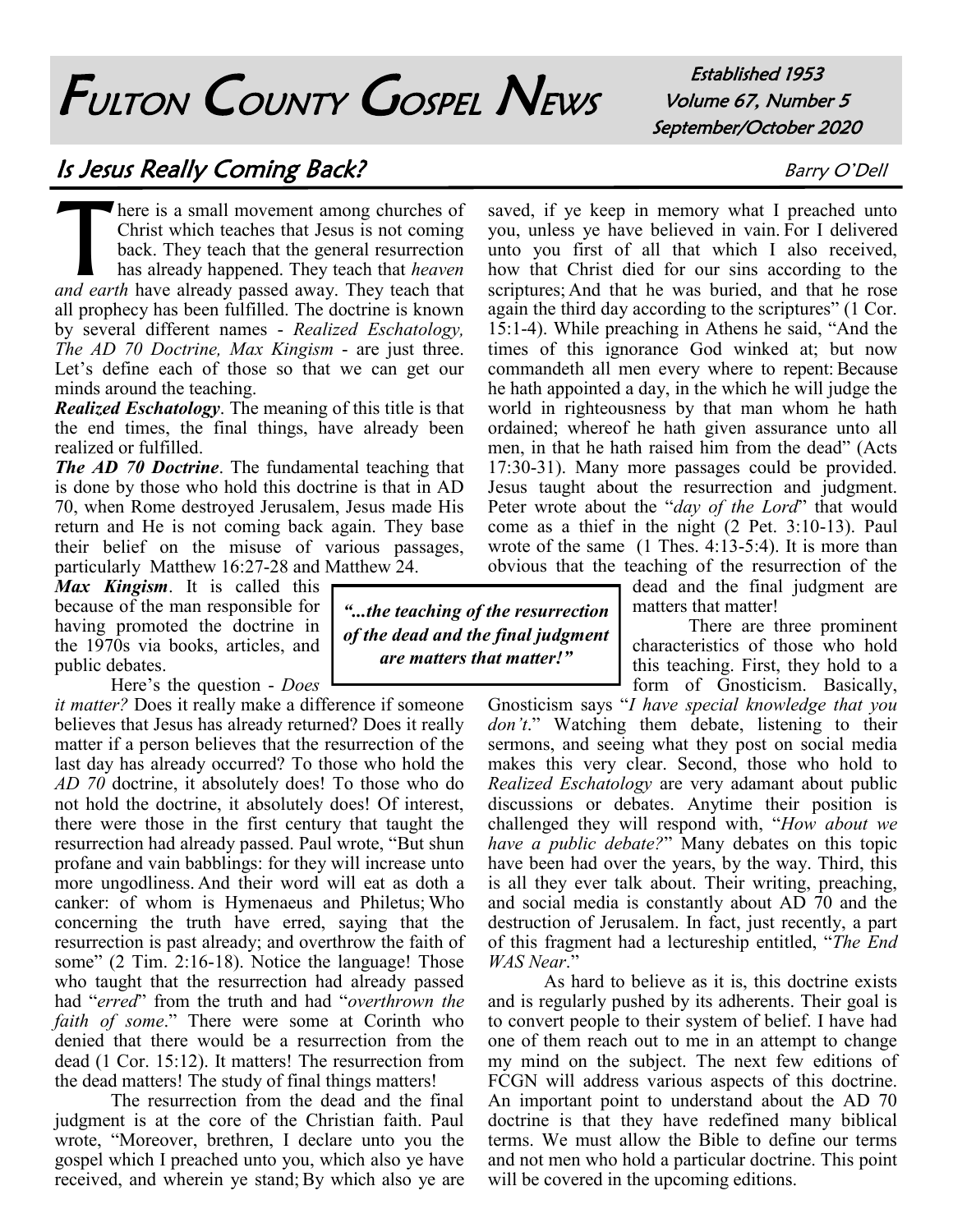by faith to the Lordship of Christ, who have been quickened and forgiven, are being delivered to God to this eternal life. At this time of deliverance, Christ, who has all authority (Matt. 28:18; Acts 2:30-33; Eph. 1:21-23) ends His rule of the kingdom and turns it

P<br>the fix aul wrote, "Then cometh the end, when he shall have delivered up the kingdom to God, even the Father; when he shall have put down all rule and all authority and power" (1 Cor. 15:24). In the first letter to the brethren at Corinth, the apostle Paul dealt with division, the misuse of miraculous gifts, sin within the camp, and other issues. In this section of the letter, Paul declares the gospel and allows a visualization of what occurs in the end. The "end" is *telos*, it is the conclusion, the finality. This word is used twice in Romans 6:21-22. What is the finality of the practice of sin and righteousness? In this Romans text, Paul states that the end to the service to sin is death, that being eternal death. The end of those who bear fruits of righteousness is life eternal. Does it remotely sound as if this end includes only the fall and judgment of Jerusalem or does it sound as if all nations will be affected by a great judgment? One can look at what is being discussed within the context of First Corinthians 15:24 to declare what this "end" or finality is referencing. The chapter begins by defining the gospel and declaring its power to

regenerate and restore (v. 1-4). The gospel is the power of God unto salvation of the soul of every race of man, not just Israel (Rom. 1:16). The death,

burial, and resurrection was confirmed and Christ, by His gospel, the resurrection of the faithful unto eternal life was assured.

*"All will be raised (Jn. 5:28-29). All will be judged (Matt. 25:31-46)."*

First Corinthians 15:20-22 states that death came by Adam's disobedience (Gen. 3:11-24). Life was made possible by the obedient Christ (Heb. 5:9). A quickening by Christ occurs to those who obey in faith. They are restored back to the Father, forgiven of all sin which once separated (Isa. 59:2; Col. 2:11-13). In verse 23, the coming of Christ is introduced with this "end." Christ raised first, which already occurred, an aspect of the gospel. Then, those who are His, those who have obeyed the gospel (Rom. 6:3-6), are raised with Him. The resurrection in that day does not determine salvation, the Judge will determine. All will be raised (Jn. 5:28-29). All will be judged (Matt. 25:31 -49; 2 Cor. 5:9-11). Those pronounced faithful are resurrected to eternal life. The disobedient are resurrected to eternal damnation. The resurrection of those who belong to Christ is being considered here. The resurrection of the unrighteous and unprepared are not mentioned because their resurrection will be to eternal damnation. With this resurrection being considered, "the end" is mentioned in verse 24. The end takes place after "that," being the resurrection just discussed. The kingdom, the body of Christ, which consists of the saved (Acts 2:47), who have submitted

over to the Father. This rule does NOT end until the last and greatest adversary is destroyed. This adversary is death, a result of Satan's work. Hebrews 9:27 reads, "And as it is appointed unto men once to die, but after this the judgment." The end will occur when there is no more physical death. If no physical death, then the physical life which is accompanied by death has ended. This is "the end." The end described here is not meant to reference the end of Judaism, or of physical Jerusalem, but the end of physical life and the world as we know it. First Corinthians 15:24-26 are verses that, without any doubt to the serious student of the Bible, describe the end as a time when life is over, when all will arise from their respective graves, and when all will be judged according to what they have done in this life. Those who are prepared are resurrected to life eternal. Those who are not prepared, and have not

obeyed the gospel of Jesus Christ, are resurrected to flaming fire and eternal vengeance in that day (2 The. 1:7-10).

In conclusion, that day,

the judgement day (2 Pet. 2:9, 3:7; Jude 6), the resurrection day, is the last day (Jn. 6:44, 54; 7:37; 11:24; 12:48). It is the last day the earth will exist before being destroyed by fire (2 Pet. 3:10). If "the end" is simply referencing the destruction of Jerusalem and is passed, absurd conclusions arise, including: (1) The kingdom/church has already been delivered up to God; therefore, the kingdom/church no longer exists on Earth (v. 24). (2) Christ has relinquished all rule, authority, and power; therefore, He is no longer reigning as King (v. 24). (3) He is no longer reigning, so all the enemies of Christ are destroyed, yet evil still abounds (v. 25). (4) Physical death has been destroyed yet death still occurs to everyone who lives (v. 25). (5) Dying spiritually has been destroyed yet people are still sinning but are no longer separating themselves from God which is spiritual death. (6) If death has been destroyed, there is no need for the new birth and regeneration (v. 29). (7) If the final judgment is passed, not every man will stand before the judgment seat of Christ (2 Cor. 5:10). First Corinthians 15 is speaking of the power to soul salvation and the end times when Christ returns in the future and will judge the world. It is not speaking of the destruction of Jerusalem. The destruction of Jerusalem is not the finality or end of the gospel age, nor was it the final judgment.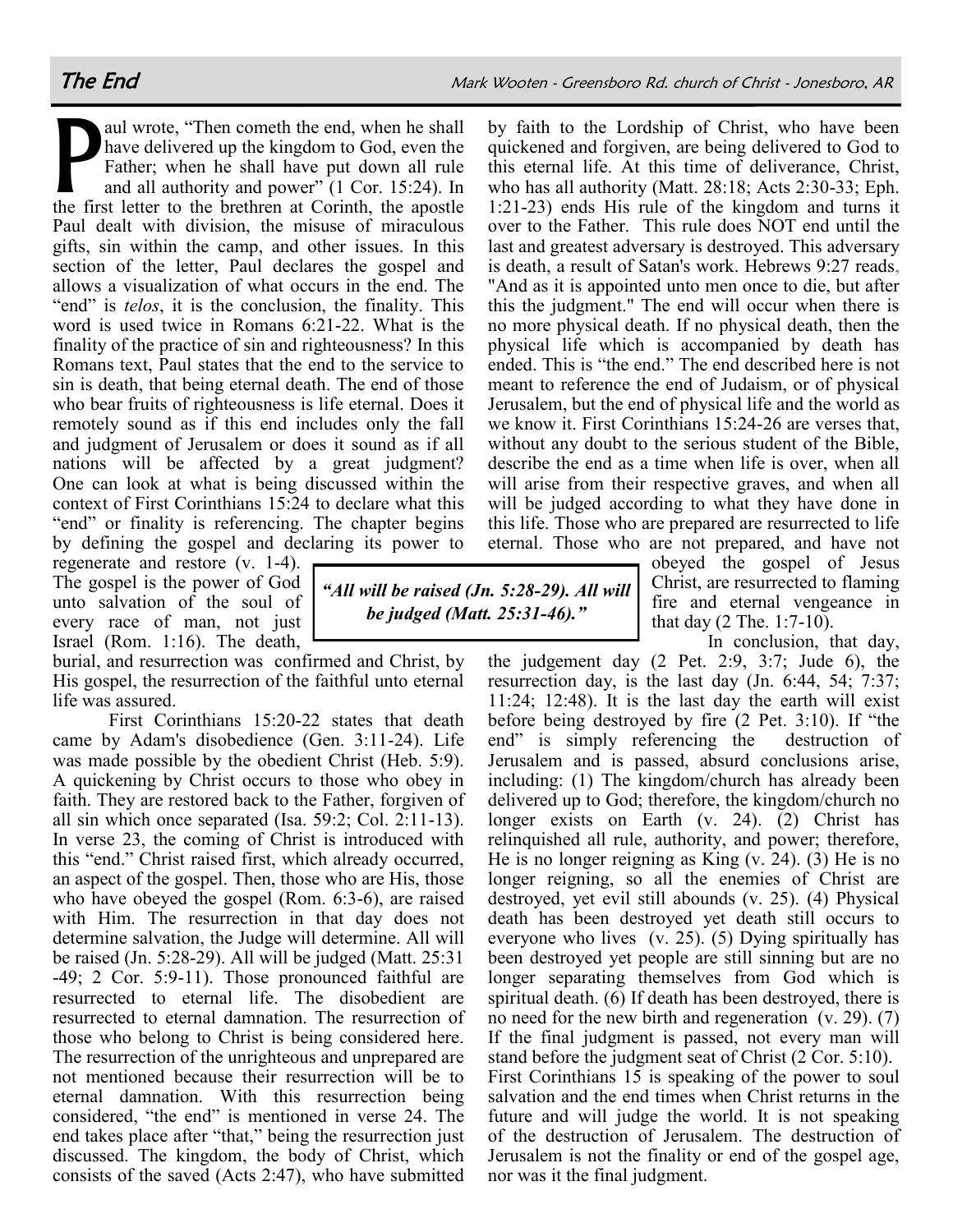$\prod_{\text{third is a}}$ he nighttime can be very scary. Darkness, the unknown, and feelings of loneliness often occur. When you add in a thief, the anxiety can be ten times worse. The mannerism of a thief is to unlawfully take away the goods of another person. Thieves do not consider the damage that their actions leave. Often times, thieves feel they have done no wrong. They hide their true purpose and are destructive to peace and safety. They illegally take what does not belong to them while operating under the cover of night.

The Apostle Paul used "*A Thief in the Night*" as a figure of speech to describe the second coming of Christ. The purpose was to warn of the dangers people of God face by being unprepared. Just like the nature of a property owner is to be vigilant over valuable goods, the Christian should be just as vigilant over his soul. Most homeowners would spend hundreds of dollars on a security system to keep valuables in their home safe. Why not consider spending valuable time preparing your soul for the coming of Christ? We need to be vigilant and watchful because no one knows the

hour or day of Christ's return. A nonchalant attitude could bring you home to an empty house that has been cleaned out by a thief. No responsible individual would leave their home wide open for

an intruder to come in and just take what they want. You work hard to achieve nice things and it would only make sense to safeguard them from harm. Spiritual neglect is just as devastating as an unlocked door. It can also lead to spiritual loss by failing to study the scriptures as stated in Second Timothy 2:15. Just like we put emphasis on keeping worldly possessions safe, we must also keep our guard up when it comes to our soul's salvation.

False doctrine can come as a thief in the night. Paul stated in Galatians 1:6-9, that he was amazed that after they had been taught correctly the gospel of Christ and had obeyed the gospel of Christ, the Galatians were being led astray by false teachers (thief). He warned them that even if an angel from heaven preached any other gospel, he should be accursed. A Christian should be able to spot a false teacher by the words that he speaks. You should put so much energy into knowing and understanding the Bible that a smooth talker would not be able to steal your soul. Christians must always be on guard and ready to contend for the faith. Perilous times will come, therefore don't let your present condition deceive you into slothfulness just as the apostle Paul stated in Romans 13:12-14, "The night is far spent, the day is at hand therefore cast off the works of darkness

and let us put on the armor of light". We are to walk in the light (1 Jn. 2: 8-11) and put on faith and love (1 The. 5: 6-8).

Jesus will come as a thief in the night. In Matthew 25:1-13, Jesus tells the parable of 10 virgins. Five were prepared and five were unprepared. Those that were prepared He called wise and the unprepared were called foolish. The five foolish virgins thought that having just enough oil in their lamps would be enough to save them. They did not take into account the timeline of the bridegroom (Christ). When they realized their condition, they tried to get in by the merits of those who were prepared. That was a foolish mistake. Each of us is responsible for our own salvation. We must be prepared to meet the Lord at any moment (Lk. 12:35-40). Jesus wants us to stay ready. This can be referenced in Matthew 24:43- 44,Luke 12:39, and Revelation 3:3.

The judgement will come as a thief in the night. Do not let worldliness blind you to the reality of the judgement (Lk. 21: 34-36). Jesus warns us to stay ready. The apostle Peter states in 2 Peter 3:9, "The

> Lord is not slack concerning His promise as some men count slackness; but is longsuffering to usward not willing that any should perish, but that all should come to repentance". Being

slothful can cause you to be unprepared at the judgement. The judgement will be universal. On that day, everyone will receive their just recompense. It will not matter if you are a Christian or not, everyone will be judged. How you will be judged depends solely on whether you obeyed the gospel and lived accordingly (Jer. 10:23). Were you cognizant of your duties as a Christian, or did you take for granted each day thinking that you had more time? Walking after the flesh in the lust of uncleanness and despising the government will label you presumptuous, self-willed and evil. We all must realize that Second Corinthians 5:10 applies to us all, "For we must all appear before the judgment seat of Christ, that everyone may receive the things done in his body according to that he hath done whether it be good or bad."

In conclusion, many are blind to the false doctrines concerning salvation. It is the responsibility of the Christian to guard his soul. The Christian is not a mindless sheep. You have a choice. You will be held accountable for what you know and what you don't know. Make no mistake about it, Jesus is returning to receive his bride, which is the church (Eph. 5: 23-27). Will you be ready to face the judgement when Jesus comes? Or, will you be caught unprepared to meet thy God (2 The. 1:7-9)?

*"It is the responsibility of the Christian to guard his soul. The Christian is not a mindless sheep."*